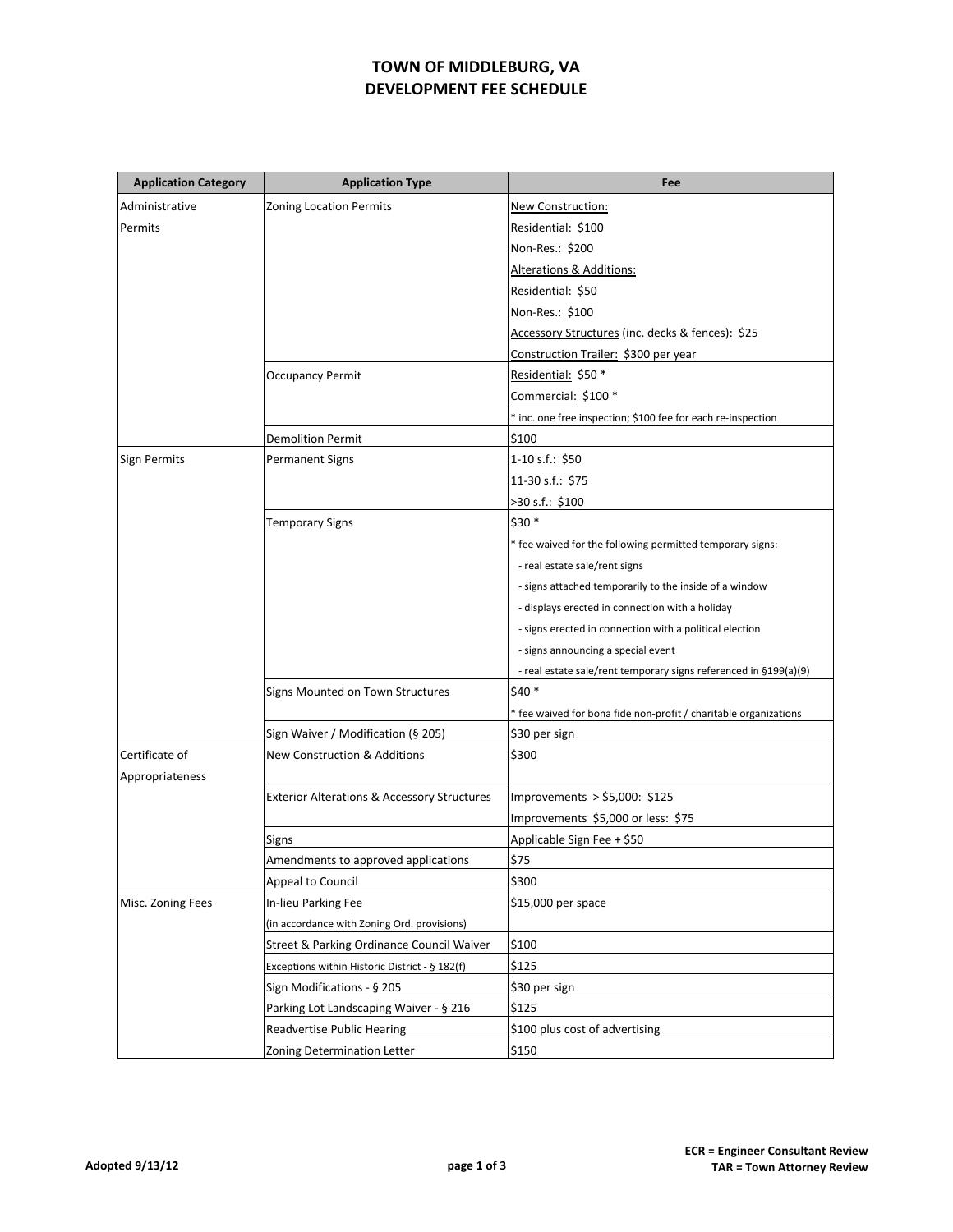## **TOWN OF MIDDLEBURG, VA DEVELOPMENT FEE SCHEDULE**

| <b>Application Category</b> | <b>Application Type</b>                          | Fee                                          |
|-----------------------------|--------------------------------------------------|----------------------------------------------|
| Site Plan                   | Site Plan Waiver / Exception                     | \$200 per waiver                             |
|                             | Concept Plan Review                              | \$250                                        |
|                             | (prior to submission of site plan application)   |                                              |
|                             | Site Plan with Bonded Improvements               | \$1,500                                      |
|                             |                                                  | +2% of value of bonded public improvements   |
|                             |                                                  | + cost of ECR                                |
|                             | <b>Other Site Plans</b>                          | $$300 + cost of ECR$                         |
|                             | Re-submissions (applies to all site plans)       | 1st: Free                                    |
|                             |                                                  | 2nd and subsequent: \$500 + cost of ECR      |
|                             | Revision/Modification to Approved Site Plan      | \$500                                        |
|                             | (applies to all site plans)                      | + cost of ECR, not to exceed \$2000          |
|                             | Extension to Approved Site Plan                  | \$300                                        |
|                             | (applies to all site plans)                      |                                              |
|                             | Required Plats and Deeds of Dedication           | $$500 + $50$ per lot                         |
|                             |                                                  | + cost of ECR and TAR                        |
| Subdivision                 | Subdivision Waiver / Exception                   | \$300                                        |
|                             | <b>Family Subdivision</b>                        | \$300                                        |
|                             | Concept Plan Review                              | \$250                                        |
|                             | (prior to submission of subdivision application) |                                              |
|                             | Preliminary Plat                                 | $$1,500 + $100$ per lot                      |
|                             |                                                  | + cost of ECR, not to exceed \$2,000         |
|                             | Preliminary Plat Extension Request               | \$250                                        |
|                             | <b>Construction Plans</b>                        | \$1,000                                      |
|                             |                                                  | +2% of value of bonded public improvements   |
|                             |                                                  | + cost of ECR, not to exceed \$2,000         |
|                             | Re-submissions of Construction Plans             | 1st: Free                                    |
|                             |                                                  | 2nd and subsequent: \$500                    |
|                             |                                                  | + cost of ECR, not to exceed \$1,000         |
|                             | Revisions to Approved Construction Plans         | \$500                                        |
|                             |                                                  | + cost of ECR, not to exceed \$2,000         |
|                             | <b>Final Plat</b>                                | $$1,500 + $100$ per lot                      |
|                             |                                                  | + cost of ECR and TAR, not to exceed \$1,000 |
|                             | Other Required Plats and Deeds of Dedication     | \$500 + \$50 per lot                         |
|                             |                                                  | + cost of TAR, not to exceed \$500           |
|                             | Vacation of a Plat                               | \$500 + cost of public notice                |
|                             | Subdivision Extension or Modification            | \$300 + 2% of bonded improvements            |
|                             | Boundary Line Adjustment/Lot Consolidation       | Single Party: \$250                          |
|                             |                                                  | + cost of TAR, not to exceed \$250           |
|                             |                                                  | Two or more Parties: \$500                   |
|                             |                                                  | + cost of TAR, not to exceed \$500           |